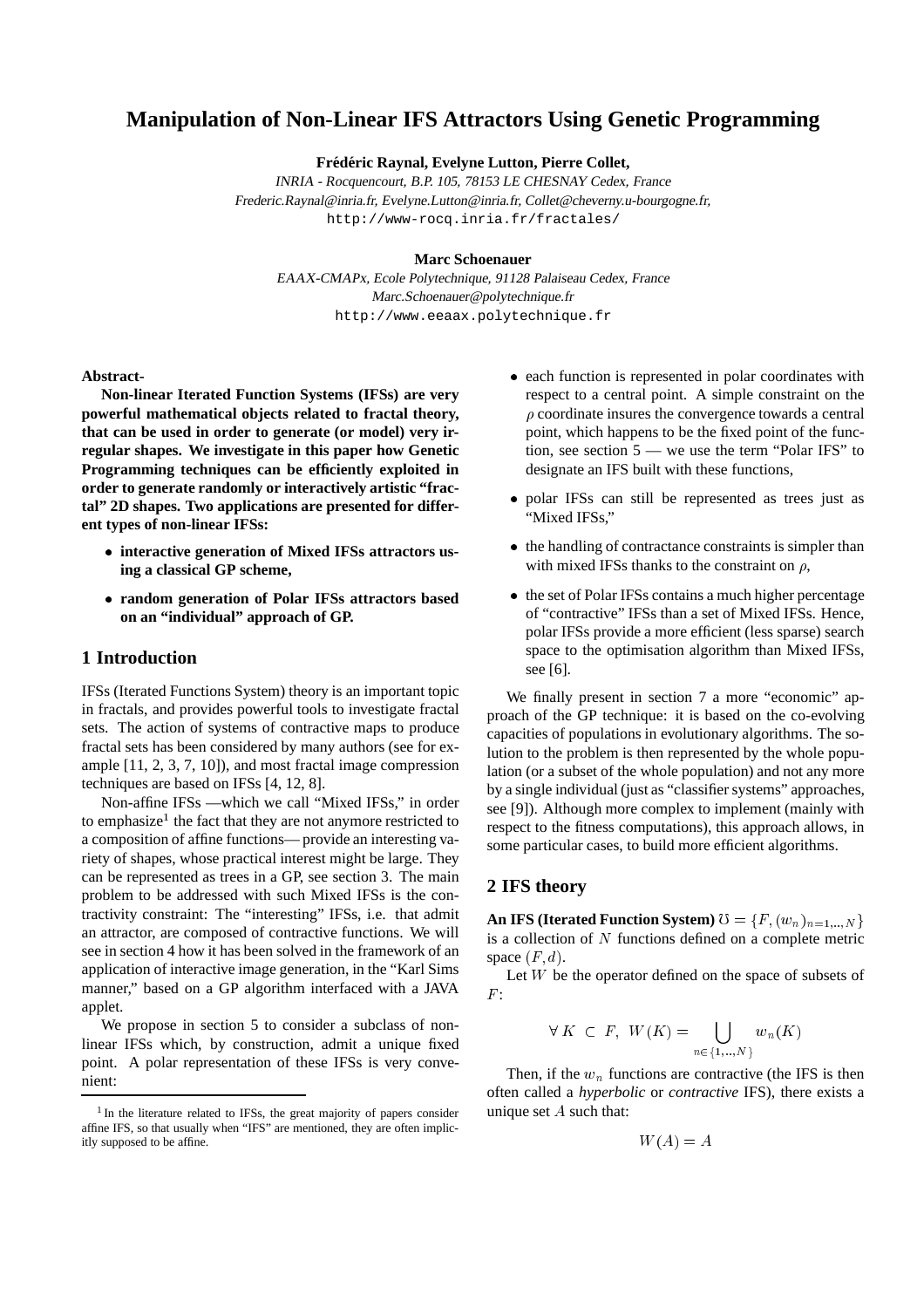A is called the **attractor** of the IFS.

*Recall:*

A mapping  $w : F \rightarrow F$ , from a metric space  $(F, d)$  into itself, is called **contractive** if there exists a positive real number  $s < 1$  such that:

$$
d(w(x), w(y)) \le s.d(x, y) \quad \forall x, y \in F
$$

The uniqueness of a hyperbolic attractor is a result of the Contractive Mapping Fixed Point Theorem for W, which is contractive according to the HAUSDORFF distance:

HAUSDORFF *distance*:

$$
d_H(A, B) = \max \left( \max_{x \in A} \left( \min_{y \in B} d(x, y) \right), \max_{y \in B} \left( \min_{x \in A} d(x, y) \right) \right)
$$

*Contractive Mapping Fixed Point Theorem*:

if  $(F, d)$  is a complete metric space, and  $W : F \to F$ is a contractive transformation, then  $W$  has a unique fixed point.

From a computational viewpoint, an attractor can be generated according to two techniques:

### **Stochastic method (toss-coin):**

Let  $x_0$  be the fixed point of one of the  $w_i$  functions. We build the point sequence  $x_n$  as follows:  $x_{n+1}$  =  $w_i(x_n)$ , *i* being randomly chosen in  $\{1..N\}$ . Then  $\bigcup_n x_n$  is an approximation of the real attractor of  $\sigma$ . The larger *n*, the more precise the approximation.

### **Deterministic method:**

From any initial set  $S_0$ , we build the sets sequence  $\{S_n\}$ :

$$
S_{n+1} = W(S_n) = \bigcup_i w_i(S_n)
$$

When *n* tends to  $\infty$ ,  $S_n$  is an approximation of the real attractor of U.

## **3 Mixed IFS**

In the case of affine IFS, each contractive map  $w_i$  of  $\sigma$  is represented as:

$$
w_i(x,y) = \left[\begin{array}{cc} a_i & b_i \\ c_i & d_i \end{array}\right]. \left[\begin{array}{c} x \\ y \end{array}\right] + \left[\begin{array}{c} e_i \\ f_i \end{array}\right]
$$

When the  $w_i$  are not anymore restricted to affine functions, we call the corresponding IFS **Mixed IFS**. The first point we have to address is the one of finding an adequate representation of these mixed IFSs. A natural one is to represent them as trees.

The  $w_i$  functions are built from a set of basic functions, a set of variables  $(x \text{ and } y)$ , and a set of constants. In examples which follow, the constants belong to  $[0, 1]$ , and the basic functions set is:

$$
+,-,\times, div(x,y) = \frac{x}{0.0001+|y|},
$$
  
cos, sin,  

$$
root(x) = \sqrt{|x|}, loga(x) = log(1+|x|)
$$

The trees of the  $w_i$  functions are then gathered to build the main tree which represents the IFS <sup>0</sup>. This is a very simple structure which allows to code IFSs with different numbers and different types of functions.

The set of possible IFSs depends on the choice of the basic functions set and constants set. A difficult problem for mixed **IFSs** is to verify that the  $w_i$  are contractive, in order to select *hyperbolic* IFSs. On the contrary to affine IFSs, this verification is not straightforward, and is in fact computationally intractable. We thus propose to use some heuristics that reject strongly non-contractive functions. The simplest way to do that (see [14] for details) is to verify the contractivity on some sample points, for example during the estimation process of the fixed points  $x_i^*$  of each  $w_i$ .

As we have chosen to generate IFSs whose attractors are in the  $\Box = [0, 1] \times [0, 1]$  domain, we build for each  $w_i$  two sequences of points  $x_{n+1} = w_i(x_n)$ , starting from two opposite corners of  $\Box$ , that converge on  $x_i^*$  if it exists. If  $w_i$  is contractive such sequences rapidly converge in  $\Box$ , and in the same time a contractive factor  $s_i$  can be estimated.

### **4 Genetic Programming for the interactive generation of Mixed IFSs attractors**

A Genetic Programming algorithm may be used in an interactive way in order to investigate the space of mixed IFSs attractors. We present below an implementation which interactively generates images of attractors. The GP algorithm is used as an exploration tool in an image space: the implicit optimisation function is the "user's satisfaction." This interactive approach is not new: Karl Sims [15] has extensively shown the power of the method in the framework of computer graphics (see also [1]).

This application, based on the software PROGON we developed, has been developed in JAVA in order to provide a versatile exploration tool.

The fitness function of the GP algorithm is made of two parts:

- an "internal" fitness, that only depends on the characteristics of the individual which represents a Mixed IFSs: it takes into account contractivity constraints (as in [14]) and a density parameter (set by the user), in order to generate attractors that tend to occupy a prescribed number of pixels in the image.
- an "external" fitness, which is set by the user through the JAVA interface during the GP run: only the 6 best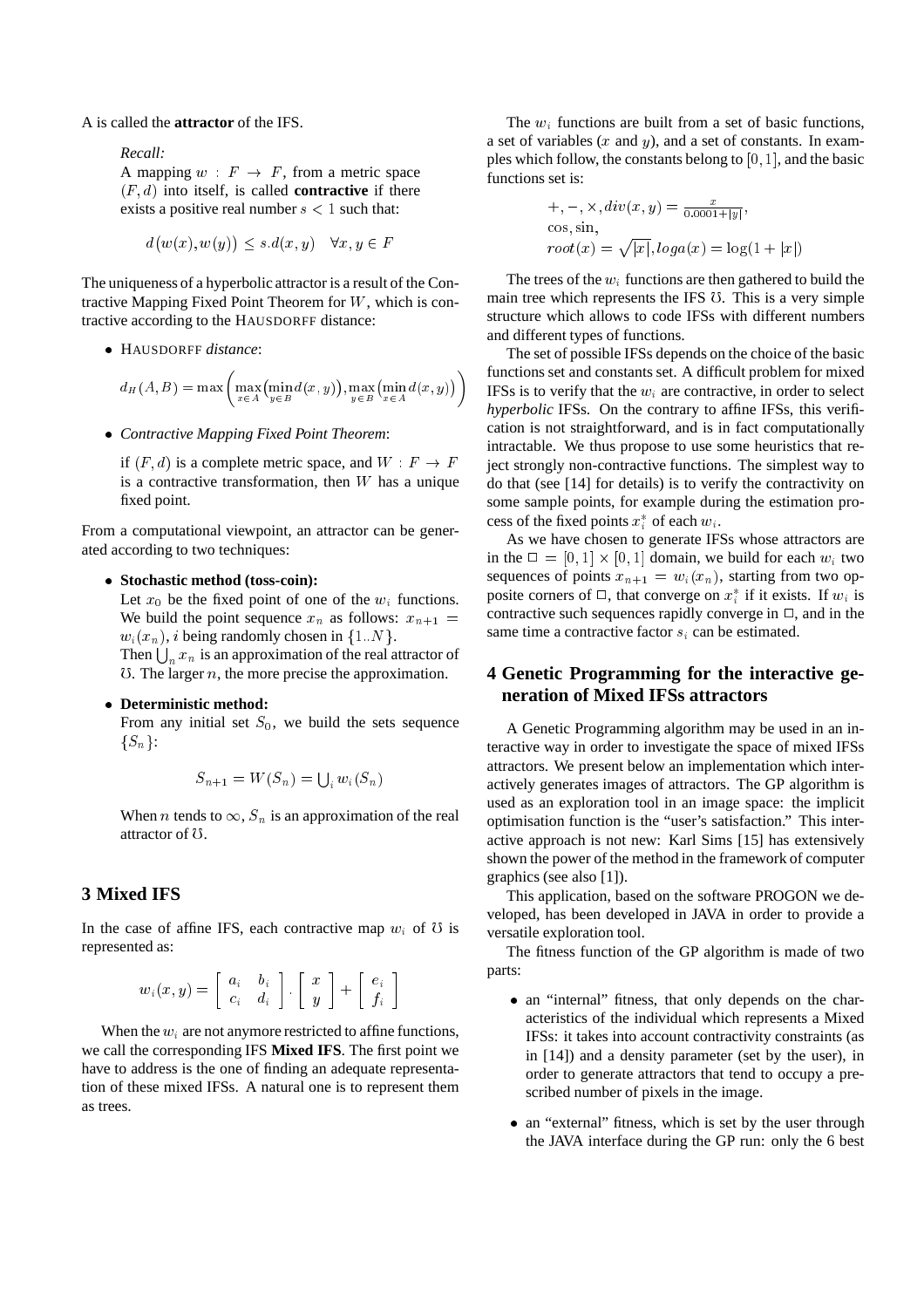

Figure 1: JAVA interface of the algorithm. The GP uses a population of 50 individuals.

individuals of the previous generation are presented to the user. Marks affected can take three values: nice, indifferent and ugly. Figure 1 shows the window, and a user's vote.

The global fitness, that the GP algorithm tries to maximise, is simply the sum of internal and external fitness. Figure 2 presents images obtained with this applet. Of course, the functions of these IFSs are saved and can be used in order to generate more precise or larger attractor images.

## **5 Polar IFS**

Let us use a subset of non-linear functions,  $w_i$ , contracting with respect to a point  $P_i$ :

$$
\forall M \in E = [0,1]^2 \quad ||\overline{P_i w_i(M)}|| < ||\overline{P_i M}|| \tag{1}
$$

which can be transcribed in polar coordinates centered on  $P_i$ as (th represents the hyperbolic tangent):

$$
\overrightarrow{P_i w_i(M)} = \begin{pmatrix} \rho \frac{th(k * F(\rho, \theta)) + 1}{2} \\ G(\rho, \theta) \end{pmatrix}
$$
 (2)

 $F(\rho, \theta)$  and  $G(\rho, \theta)$  are random non-linear functions which can be represented with a tree (as for mixed-IFS functions).

The form  $\rho \frac{t^{n} (k * F(\rho, \theta)) + 1}{2}$  insures that the relation (1) is verified, because the factor  $\frac{th(k*F(\rho,\theta))+1}{2}$  is always < 1. The form of this factor has been chosen in order to make a rather smooth bijective mapping of R onto  $(0, 1)$ . k is fixed to  $10^{-7}$ for the same reasons.

The central points  $P_i$  of these  $w_i$  functions are fixed points:

$$
\forall M \in E \quad \lim_{n \to \infty} w_i^n(M) = P_i
$$

However, these functions are not systematically contractant. Thus the restriction to functions verifying (2) does not unfortunately prevent from checking whether the functions are contractant or not. This restriction is however very interesting, because functions constructed this way are quite often contractant and have a known unique fixed point. What is more, this set of functions is general enough to produce a wide variety of shapes through their attractor, see figure 3 to 6.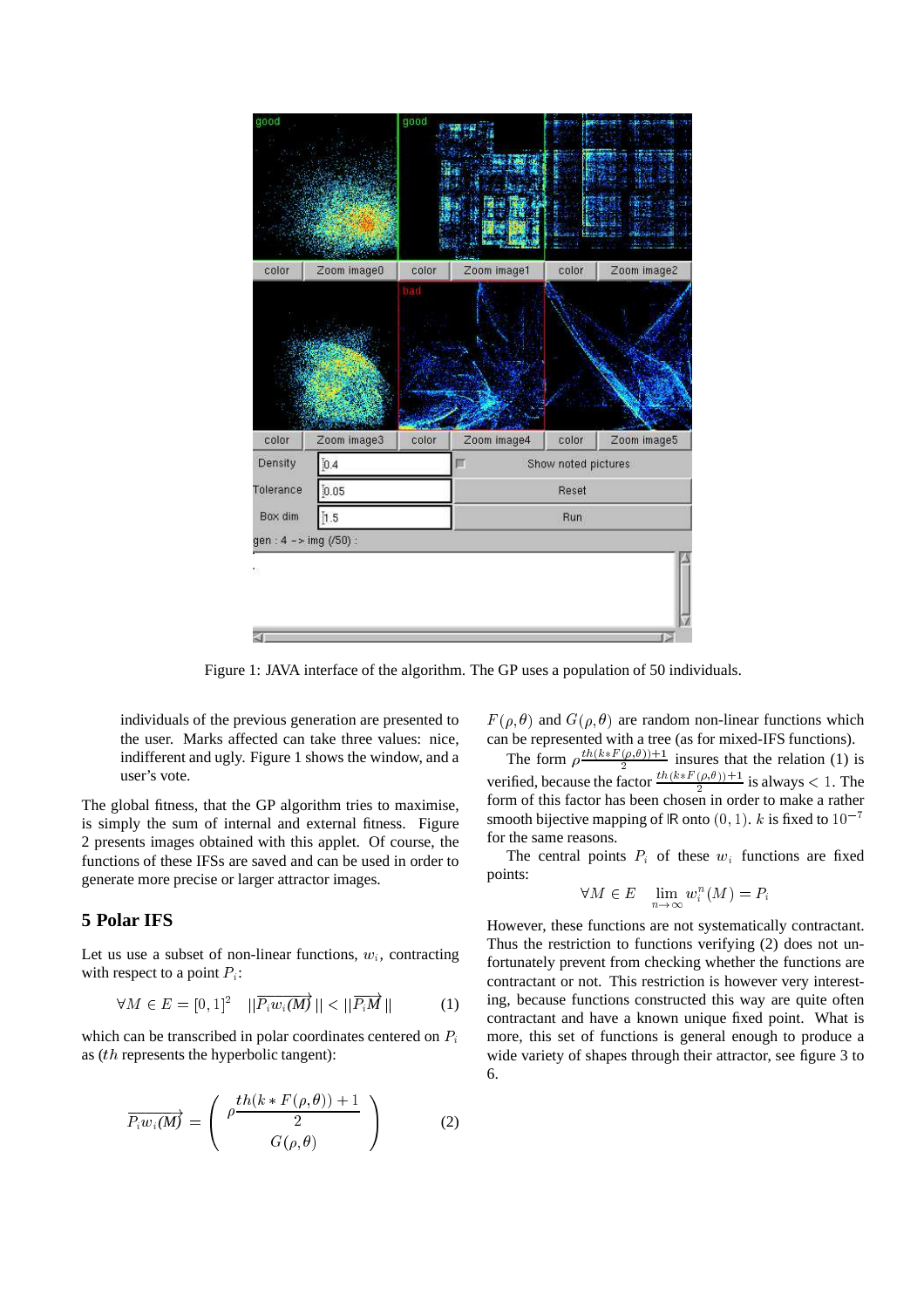

Figure 2: Some Mixed IFS attractors generated using interactive GP



Figure 3: Examples of Polar IFSs attractors

# **6 "Individual" approach in evolutionary programming**

The standard approach, which uses evolutionary methods as stochastic optimisers (where a set of individuals in the search space evolves, via specific or classical genetic operators, so that the best individual of the population converges towards the desired optimum) may sometimes seem wasteful : only the best individual of the final population is kept, while the others are discarded. The behaviour of GA however leads to think that an important part of the final population bears significant information on the structure of the search space. This constatation has led to, and justified such techniques as *sharing*, *niching* or *Michigan type* GA's (see for example *classifier systems* [9] or [13]), that get more out of evolutionary algorithms than guiding the best individual towards the global optimum.

If the solution to the problem is represented by an important set of individuals, or by the whole population, the implementation of the algorithm is more delicate:

 All optimisation problems may not be formulated into a union of split sub-problems.

 One must be able to correctly evaluate the contribution of each of the individuals to the global solution (one can quite often use a local evaluation function for an individual along with a global evaluation function for the whole population). Finally, it seems indispensable to use a "sharing" method with a well chosen distance function to place each individual with reference to the others. The evolution of the system can be seen as seeking a position of balance.

In order to manipulate Polar IFSs using an *individual* GP approach, for instance, each individual of the population represents a  $w_i$  function. The IFS is then represented by the whole population, or by a part of the population. Each  $w_i$ is mainly evaluated as a function of the position of its fixed point (which is always defined and known, thanks to the use of polar IFS) and as a function of its attractor with respect to the problem to be solved. A distance is defined on the search space (*sharing* method) to get the individuals to be as far as possible one of each other (linked to the Euclidean distance between the  $w_i$  fixed points). The  $w_i$  population then evolves so that the attractor of the best individuals of the population has the desired property.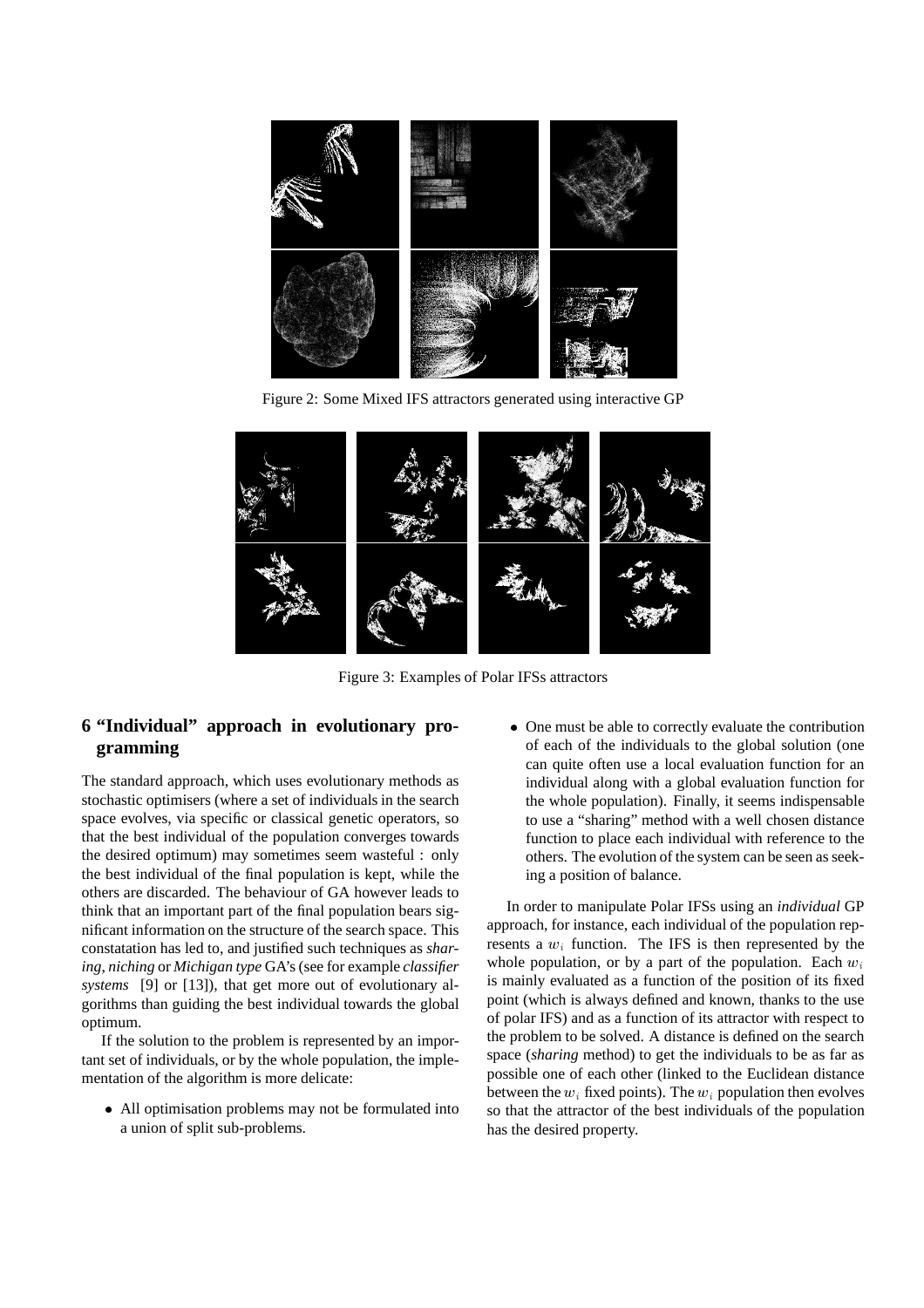## **7 Random generation of Polar IFS attractors with a prescribed surface**

If each individual of the population encodes one single  $w_i$ function, the IFS is represented by the whole population, or by a part of the population. We present below how this structure can be evolved to produce an IFS having an attractor of arbitrary surface in the image.

The advantage of using Polar IFSs is twofold:

- 1. each function converges towards a fixed point, and the functions are rather frequently contractive, see [6] for experiments,
- 2. access to the fixed point of the function is direct.

This second point allows to consider differently genetic operators on fixed points and on tree structures. Genetic operators are classical GP *mutation* and *crossover* for the tree structured part of the  $w_i$ . Fixed points are mutated according to a random shot in a disk of radius  $\sigma$  centered on it. Fixed points crossover is a classical barycentric crossover whose parameter is randomly chosen in  $[-1, 2]$  for each offspring (i.e. an offspring  $P' = \gamma P + (1 - \gamma)Q$  for the parents P and Q).

The main problem of the "individual" approach is the need to carefully design the fitness function, and to use a sharing scheme, in order to disperse the individuals of the population.

The fitness function can be made up of two main contributions: a local fitness that measures the intrinsic characteristic of the individual, and a global fitness that stems from the global performance of the population, redistributed on each individual, proportionally to its "contribution."

- **Local fitness:** a combination of three terms according to:
	- 1. *The fixed point position* with respect to the image (represented as  $\Box$ , the  $[0, 1]^2$  square).

A very simple property of attractors is that the fixed point of each  $w_i$  belongs to the attractor of  $\{w_i\}$ . Thus, if we wish the attractor of the  $\{w_i\}$ to be inside the image, the fixed points need to be within  $\Box$ .

A first term is proportional to the inverse distance between  $x_i^*$  the fixed point of  $w_i$  and  $\Box$ .

$$
F_1(w_i) = \frac{1}{1 + D(x_i^*, \square)}
$$

 $F_1$  is maximum and equals 1 when  $x_i^* \in \square$ , and tends to zero when  $x_i^*$  is far away from  $\Box$ .

2. *The*  $w_i(\square)$  *position with respect to*  $\square$ : We compute the image  $w_i(\square)$ , in order to test if it is included in  $\Box$ .

Let  $\#[X]$  be the number of pixels (according to the considered image resolution) of the set  $X$ , then:

$$
F_2(w_i) = \frac{\#[w_i(\Box) \bigcap \Box]}{\#[w_i(\Box)]}
$$

 $F_2(w_i)$  is maximum (and = 1) if  $w_i(\square) \subset \square$ .

3. *The size of*  $w_i(\square)$  *in*  $\square$ :

$$
F_3(w_i) = \frac{\#[w_i(\Box) \bigcap \Box]}{\#[\Box]}
$$

We have chosen to favour  $w_i$ 's that generate large images.

The local fitness for individual  $w_i$  is:

$$
F_{loc}(w_i) = F_1(w_i) + F_2(w_i) + \alpha F_3(w_i)
$$
 (3)

 $\alpha$  tunes the relative importance of term  $F_3$  in comparison to  $F_1$  and  $F_2$  ( $F_1$  and  $F_2$  tend easily to one, while  $F_3$  is more difficult to make grow).

#### **Contractivity constraints:**

The contractance test can be included in the computation of the image of  $w_i(\square)$ . In the same time, the mean contraction factor  $s_i$  can be estimated. If the function is not contractive,  $F_2$  and  $F_3$  are not computed and are directly fixed to zero, as well as  $F_{loc}$  in order to discard this individual.

#### **Global fitness:**

The  $N$  (to be determined with respect to the local fitness<sup>2</sup>) best individuals of the evolved population represent a solution to our problem. A toss-coin algorithm can thus be used in order to compute the attractor  $\sigma$  of these individuals, and a global fitness can be defined for a prescribed image occupancy  $S \in [0, 1]$  as:

$$
F_{glob} = \frac{2}{1 + 100(\frac{\#[0]}{\#[0]} - S)^2}
$$

 $F_{glob}$  is a measurement of the distance between  $\frac{\#[O]}{\#[O]}$ and S. The function has been chosen so that  $F_{glob} \in$ [1, 2] when  $\#[0] \in [S - 10\%, S + 10\%]$ .

This global fitness can be distributed on the  $N \, w_i$ which have been selected from the current population (the global fitness of the individuals that have not been selected is simply  $F_{loc}$ ), proportionally to their contribution to U i.e.: to  $F_2(w_i)$ , or grossly to  $s_i$ :

$$
F(w_i) = F_{loc}(w_i) \times N \frac{s_i}{\sum s_i} F_{glob}
$$
 (4)

 $F_{glob}$  is used as a multiplicative factor, thus improving  $(if \geq 1)$  or degrading the individuals' fitness with respect to their global performance.

<sup>&</sup>lt;sup>2</sup>In fact, we select all the contractive individuals of the population with  $F_3(w_i) > 0.1.$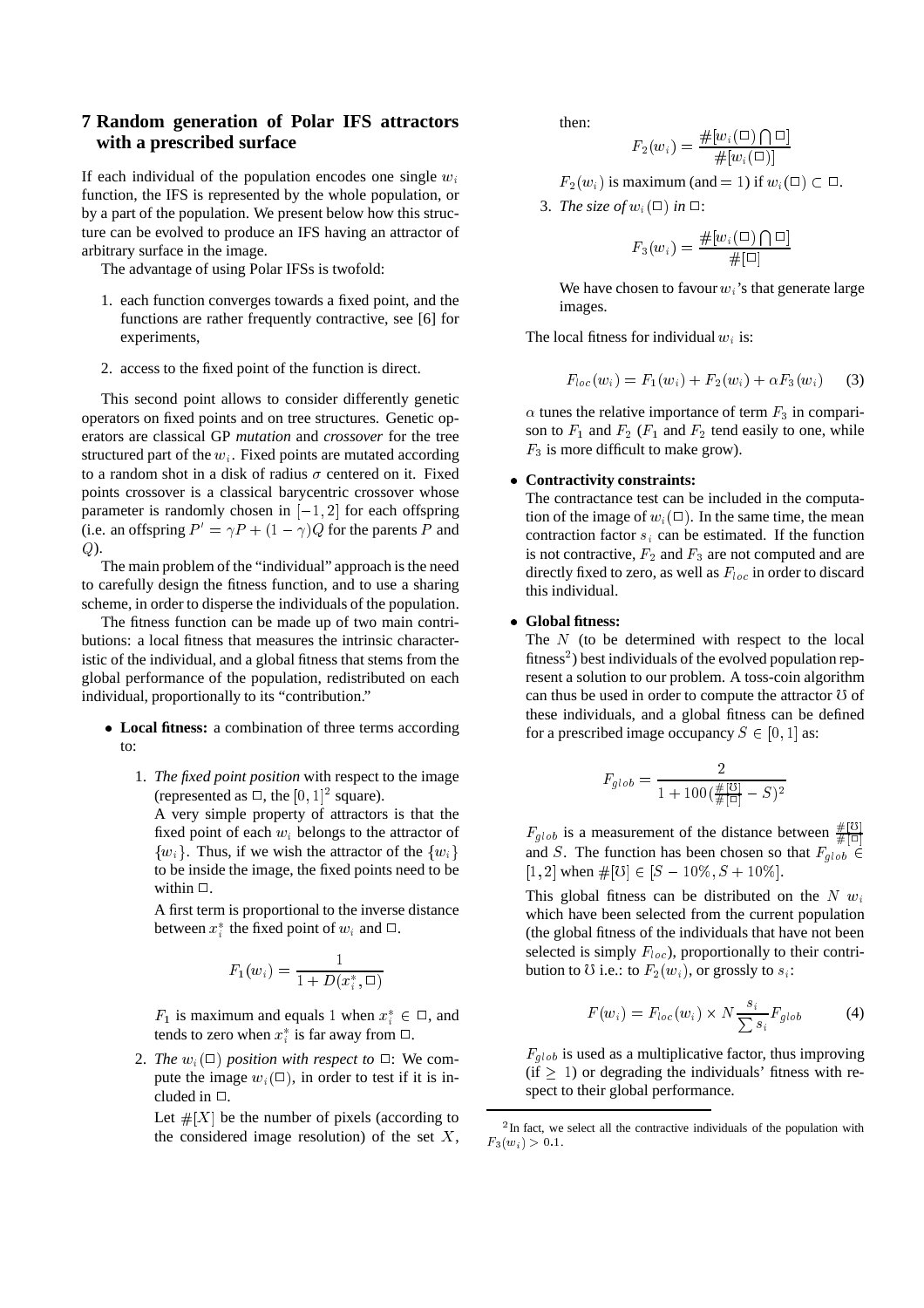| <b>SIGMA</b>                         | 0.2                          |
|--------------------------------------|------------------------------|
| Local fitness tuning                 | $\alpha=20$                  |
| <b>Mutation probabilities</b>        |                              |
| $constant \rightarrow constant$      | 0.15 according to a Gaussian |
|                                      | law of variance SIGMA        |
| variable $\rightarrow$ constant      | 0.02 randomly chosen         |
|                                      | in $[-1, 1]$                 |
| constant $\rightarrow$ variable      | 0.06                         |
| variable $\rightarrow$ variable      | 0.08                         |
| function $\rightarrow$ function      | 0.08                         |
| (same arity)                         |                              |
| fixed points:                        | 0.03 according to a uniform  |
|                                      | law in the circle of radius  |
|                                      | SIGMA                        |
| <b>Crossover probability</b>         |                              |
| <b>PCROSS</b>                        | 0.95                         |
|                                      | for trees and fixed points   |
| <b>Sharing</b>                       |                              |
| $\sigma$ (Goldberg)                  | $2*SIGMA$                    |
| <b>Population replacement scheme</b> |                              |
| replacement percentage               | 50% with overlapping         |
|                                      | populations                  |

Table 1: Parameters setting for the random generation of attractors, using GA-Lib

> $F_{glob}$  can also be used as a stopping criterion for the GP: stop the algorithm when the target surface is approximated with a fixed threshold.

A GP with sharing is used, the distance being simply the Euclidean distance between fixed points of the  $w_i$  functions.

Results obtained with the parameter setting of table 1 are presented in figures 4 and 5.

## **8 Conclusion**

We have presented in this paper how GP can be used to generate "nice" fractal 2D shapes. Important issues highlighted were:

- the potential power of "individual" approaches (see also [5] and [13] for other applications) in Artificial Evolution for applications where the problem can be split into inter-dependent subproblems such as the generation of IFS attractors,
- the Polar IFS model, which provides a less sparse search space: this is particularly interesting in applications such as the one we presented here or for the resolution of the 2D inverse problem for IFS (given a target shape, find the most similar IFS attractor). Inverse problem for 2D Polar IFS has been studied in [5], and can be applied for fractal image compression or data representation [17].



10 generations 9 generations 20 generations

6 functions 7 functions 10 functions

Figure 4: Attractors in a 128x128 image, generated for  $S =$ 0:2, with a population size of 20 individuals. The algorithm is stopped as soon as the density is  $> S$ .







density 0.41 density 0.41 density 0.41 12 generations 54 generations 91 generations 53 functions 10 functions 19 functions

Figure 5: Attractors in a 128x128 image, generated for  $S =$ 0:4, with a population size of 30 individuals, the algorithm is stopped as soon as the density is  $> S$ .





density 0.11 density 0.12 density 0.10 12 functions 12 functions 8 functions

8 generations 10 generations 48 generations

Figure 6: Attractors in a 256x256 image, generated for  $S =$ 0:1, with a population size of 30 individuals, the algorithm is stopped as soon as the density is  $> S$ .